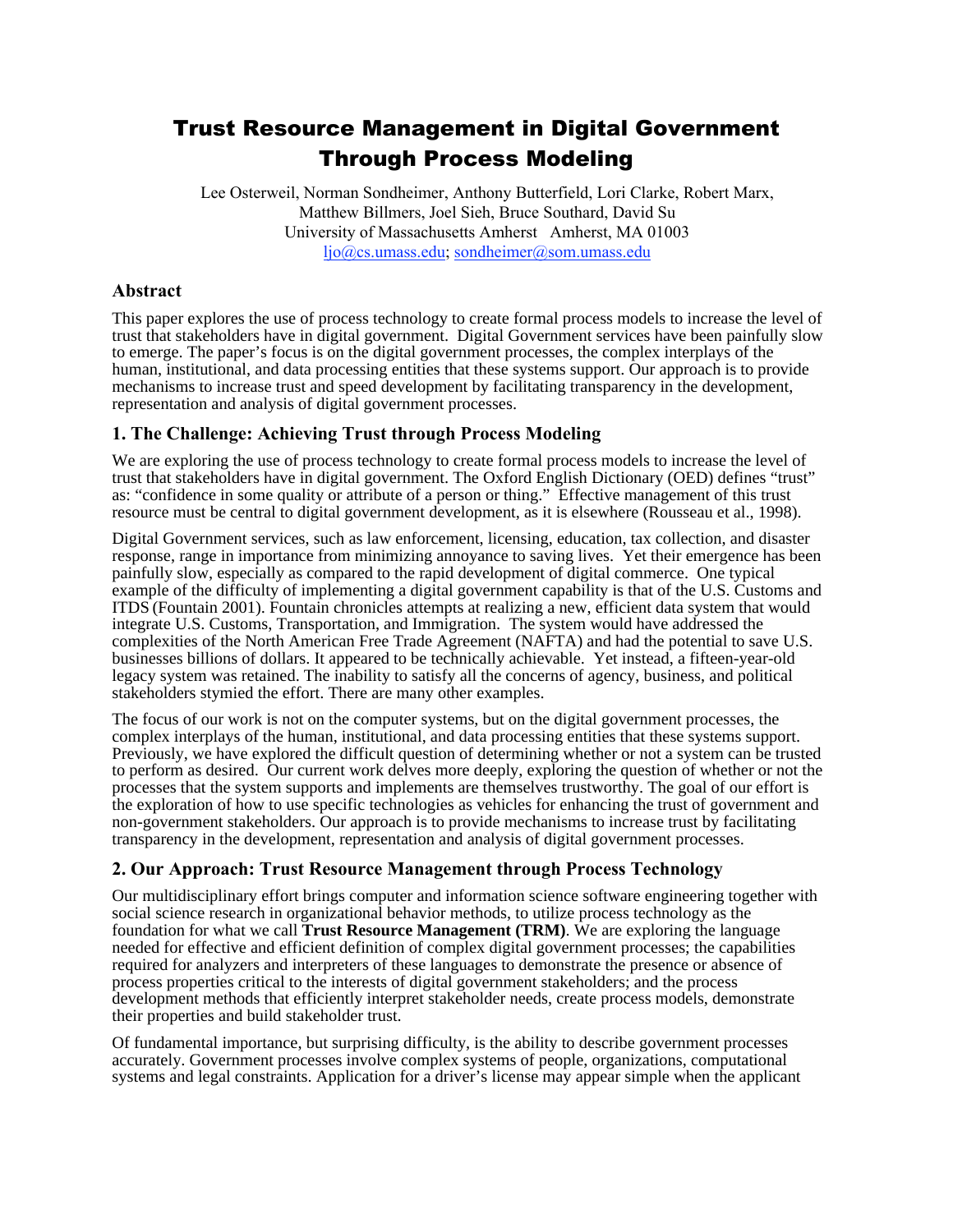encounters little difficulty, but the process must allow for dozens of special considerations such as clerical errors, withdrawal and resubmission of the application, and handling issues relating to payment. Worse, most existing processes are defined in natural language, if they are defined at all. This leaves open room for misinterpretation that can lead to process inefficiencies and errors, which in turn can destroy trust. Because of this, a considerable amount of research has been focused on the development of languages and formalisms to define processes completely, precisely, and clearly (Katayama, 1989; Kaiser et al., 1993). This work has served to emphasize both the difficulty and the importance of research in this area.

We studied in earlier work the concept that processes are a form of software amenable to programming using appropriate languages (Osterweil, 1987; Osterweil, 1997). We suggested that processes can and must be defined precisely, clearly, and completely using representation approaches that are based upon programming languages. In our view these process definitions should be developed in response to process requirements that originate with the various process stakeholders. Our success with this research, as applied in other domains, suggests that these approaches can be of substantial value in Trust Resource Management. This work leads us to our first hypothesis.

#### **Hypothesis 1 (Language Hypothesis): Digital Government processes can be represented clearly, completely, and precisely through rigorously defined modeling formalisms.**

Social, behavioral and political science research all have large bodies of literature that identify Critical-To-Trust properties (Fountain, 2001; Wilson, 2000). These needs are expressed in very specific terms. For example, the development of one or more systems to support a new occupational therapist (OT) license look-up and renewal process. The OT professional society could well require that addresses be shown only under agreement of the individual OT. The IT Department might require that the system not need support from a new type of database management system. The state portal call center staff may require that the process enforce a fixed amount of advance notice of changes in renewal requirements. Each group will want to verify that the new process addresses their requirements before proceeding to the development of systems to support the process.

We are applying two complementary approaches: dynamic testing and static analysis (Osterweil, 1996). Dynamic testing monitors process execution and is effective in detecting deviations from desired or mandated behaviors. Static analysis is aimed at demonstrating the absence of defects and undesirable behaviors, but only for limited classes of defects. In the next stage of our work, we will evaluated both dynamic testing and static analysis approaches to understand their relative effectiveness in enhancing trust. Therefore, our second hypothesis is:

#### **Hypothesis 2 (Analysis Hypothesis): Many Critical-To-Trust properties of digital government processes can be assessed objectively and definitively through the application of rigorous analyzers to appropriate process representations.**

The complexities of designing and implementing digital processes in the industrial sector are amplified in the governmental sector. The number and variety of stakeholders, political considerations, and budgetary vagaries all add to conflict, competition, and distrust. Stakeholders must be involved in developing the requirements for government processes to avoid these problems.

Increasing the trust of stakeholders in digital government processes requires a redesign of the leadership, teamwork, and group dynamics associated with the development of such processes. Our research in team training, decision improvement, trust analysis, and relapse prevention encourage us to integrate the languages and analyzers of Hypotheses 1 and 2 into a participatory process development method. The key will be to decide how to engage stakeholders in making the key process development decisions. We are basing our work on the concepts of Joint Application Design and Participatory Design (Wood and Silver, 1995) and the decision-making rules using methods developed by Victor Vroom (Vroom et al., 1998). This leads us to our final hypothesis.

#### **Hypothesis 3 (Development Hypothesis): Participatory development methods can facilitate the determination of Critical-To-Trust digital government processes and properties, and with process languages and analyzers, enhance stakeholder trust in digital government processes.**

These three hypotheses define our proposed method. Participatory process requirements meetings will bring key stakeholders together. These stakeholders will specify the Digital Government process requirements and define the properties these processes must have in order to engender trust. Process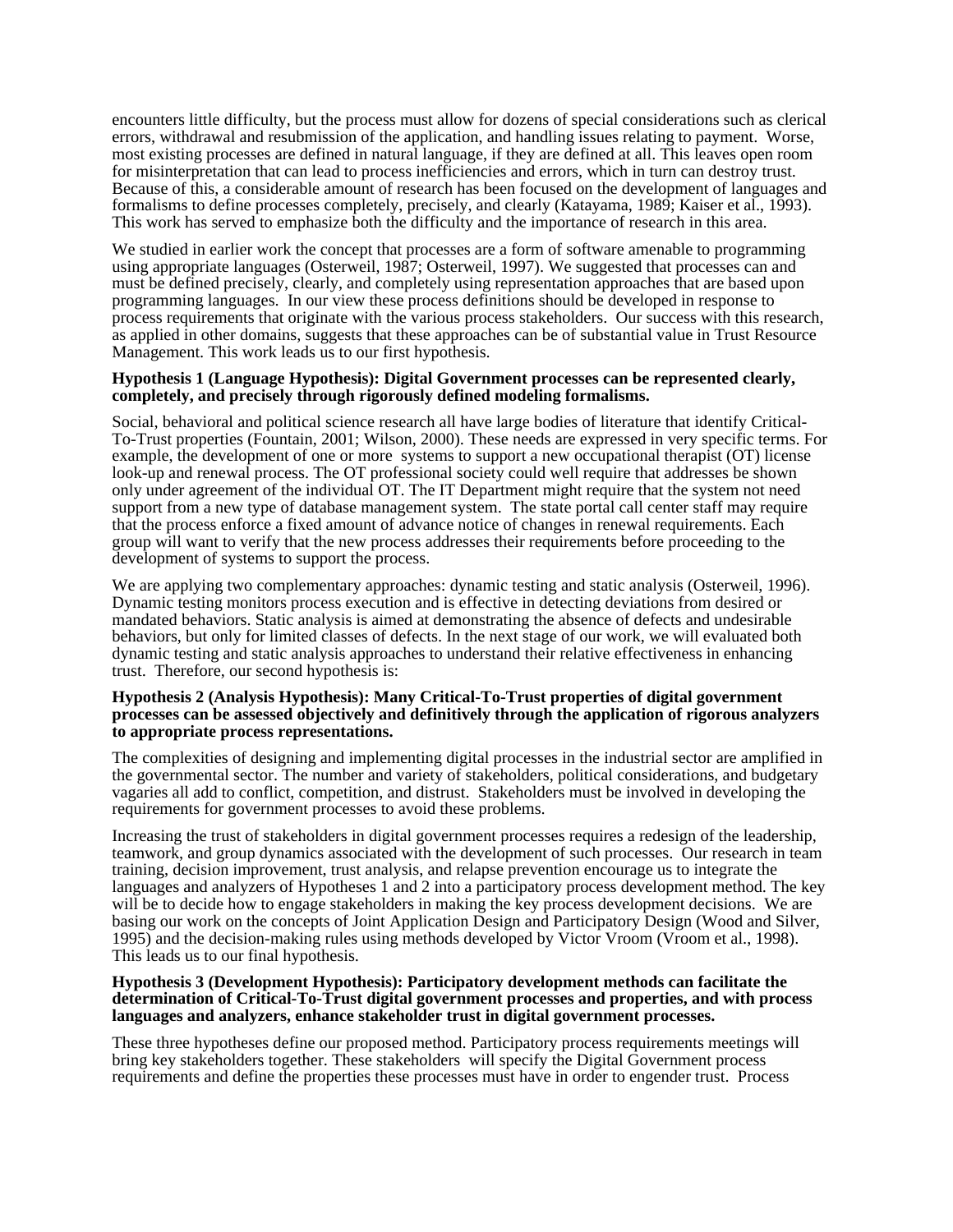definers will then develop precise process definitions for study by automated analyzers that will then determine if the process definitions do indeed satisfy these properties. If not, the process, its requirements, or the critical-to-trust properties must be modified. As the Digital Government process evolves, the process definition, its requirements and its properties will evolve with it, and the analyzers will be reapplied.

# **3. Progress to date: A Process Requirements Specification Field Study**

The United States Commonwealth of Massachusetts Office of Consumer Affairs and Business Regulation (OCA) is responsible for the administration of hundreds of various types of licenses, permits and registrations (henceforth called "licenses"). OCA is chartered to develop an online license renewal (OLR) system implementing renewal processes that must be trusted by a variety of stakeholders.

The authors acted in a consulting capacity to OCA in reviewing and assessing agency renewal process requirements as part of the Commonwealth of Massachusetts' OLR project requirements gathering phase. OCA chose the UML Use Case formalism as its vehicle for process requirements specification. Use Cases use natural language (English) as they attempt to capture the required flow of a process, as well as exceptional behavior and other requirements concerns (Kulak et al., 2000).

UMass selected a representative set of those Use Cases and specified them using our process modeling language, Little-JIL (Cass et al., 2000), in order to evaluate the use of a process language in the development of process requirements. Our experience was positive, as our work revealed many points of concern in the requirements as specified by the Use Case formalism. We focused on a total of seven licensing processes belonging to two agencies. The sample was then expanded, providing further areas to identify and highlight possible concerns. We then reviewed 19 more of the 43 Use Cases provided and classified the irregularities we found into three groups. These failings were likely to lead to development of systems whose characteristics and behaviors would be likely to be unpredictable, and presumably less worthy of stakeholder trust. By clearing up these failings, we believe that our use of a more rigorous process formalism will lead to increased trust in the process.

A short summary of some of specific findings follows (see Sondheimer et al., 2002 for more detail):

**Actor Structure:** We found five actor inconsistencies during our investigation of the Use Cases. Looser control of actor specification in Use Cases allowed the requirements engineers to omit actors unintentionally. Little-JIL was effective in identifying these problems during the creation of the process requirements, and whenever they were changed. The Little-JIL formalism defines process flow and coordination through the use of a step abstraction that requires an actor binding for each step. This prevented the accidental omission of these actors, and focused attention on specifying them consistently.

**Parameter Flow:** We found seven errors in Use Cases caused primarily by lack of parameter flow information. Little-JIL includes a type-safe parameter flow system. This requires process definers to clearly define what data are required for the completion of each step, what data each step produces, and how the data flow among the steps. This additional rigor helped us to detect data flow inconsistencies that may have gone unnoticed in the processes whose requirements were being defined.

**Lack of Process Component Reuse:** We found three significant redundancy issues in the Use Cases. Use Cases are basically lists of steps written in natural language. Finding commonalities and abstracting the commonalities to a higher level is inefficient and difficult. Missing these commonalities can lead to errors, inconsistencies, and generally eccentric behaviors as the requirements specification undergoes changes. Little-JIL addresses this problem because it is a hierarchically structured process language. It encourages process definers to identify logical clusters of related process steps and then group those steps together under one higher-level step. This increases readability and allows for reuse of steps or groups of steps from any level of the process.

The problems identified and corrected in our experimentation demonstrate that using an appropriate process specification language to specify process requirements can help prevent important errors that the Use Case formalism is less likely to prevent. Formalisms with richer semantics than the UML Use Cases are useful for crafting clear, precise, and complete Digital Government process requirements specifications. Little-JIL documents may be larger than Use Case documents and may take longer to specify. We believe this is because of the increased rigor required, but consider the benefits in clarity and completeness, leading to increased process trustworthiness, to be adequate compensation.